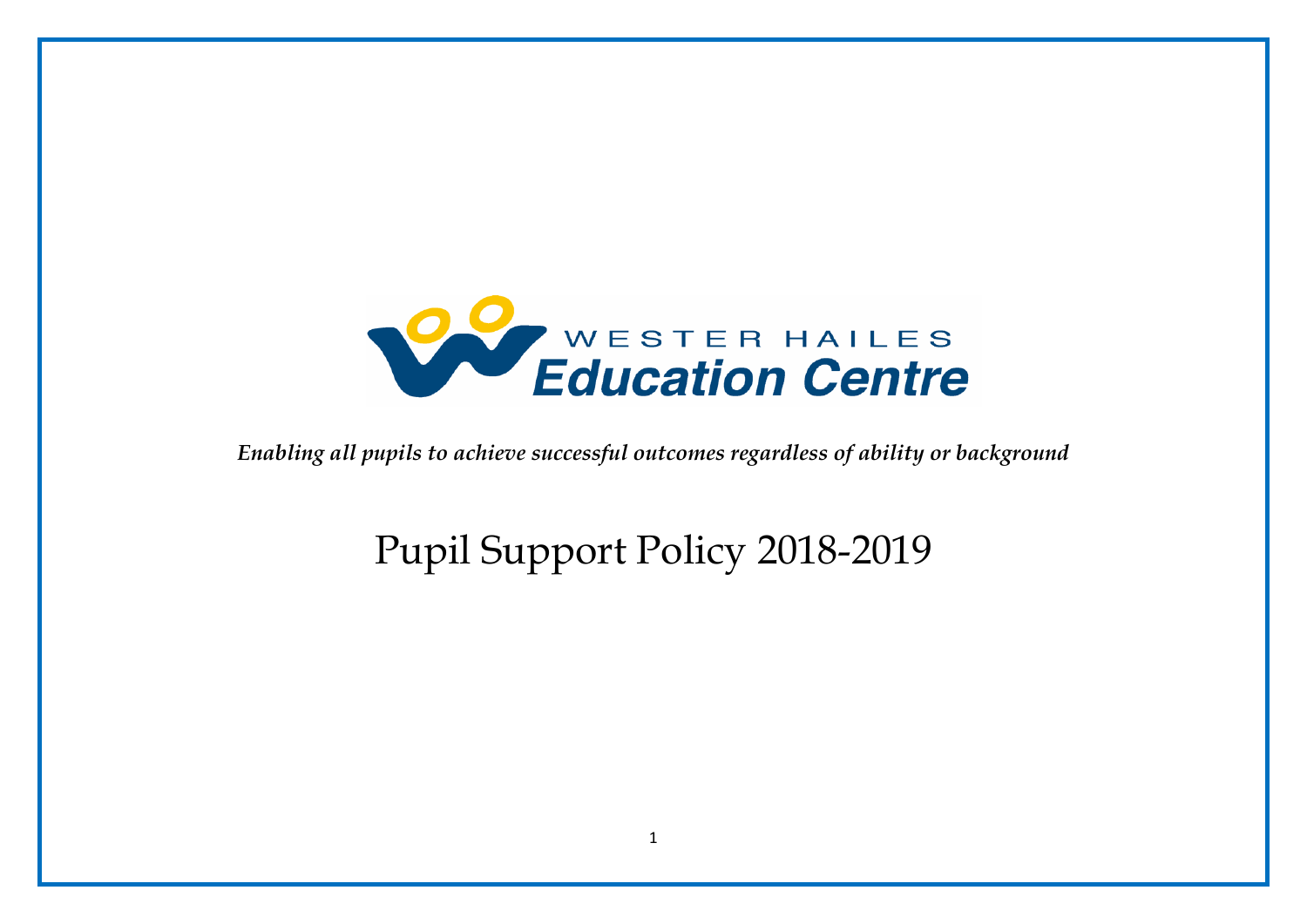# **Table of contents**

| <b>Section</b>                                                                                | <b>Section Title</b>            | Page           |
|-----------------------------------------------------------------------------------------------|---------------------------------|----------------|
| $\mathbf{1}$                                                                                  | School Improvement Plan Summary | $\mathfrak{Z}$ |
| This sections sets out<br>the WAY support is                                                  | <b>Pupil Support Framework</b>  | $\overline{4}$ |
| structured                                                                                    | <b>Support Provision</b>        | $5-6$          |
|                                                                                               |                                 |                |
| $\overline{2}$                                                                                | Staff                           | $\overline{7}$ |
| This section sets out<br>WHO will deliver<br>support to in our<br>school                      | Pupil Support                   | $8\,$          |
|                                                                                               | <b>Support for Learning</b>     | 10             |
|                                                                                               | Partnerships                    | 11             |
|                                                                                               |                                 |                |
| 3                                                                                             |                                 |                |
| This sections sets out<br>What systems are in<br>place to support<br>children and<br>families | In school                       |                |
|                                                                                               | Within our community            | 12             |
|                                                                                               | Within our city                 |                |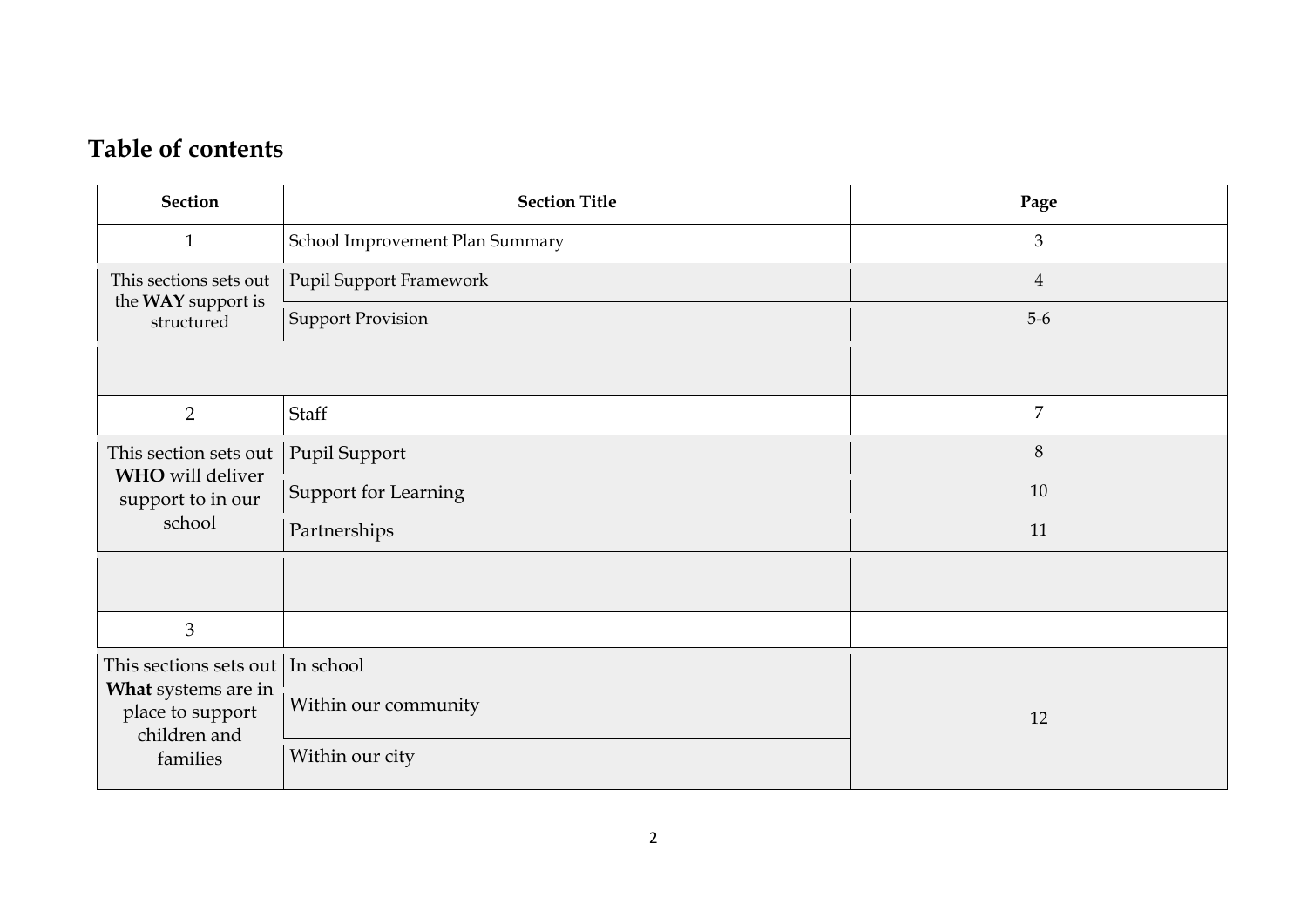### **Section 1**

#### **WHEC School Improvement Plan Summary 2018-2019**

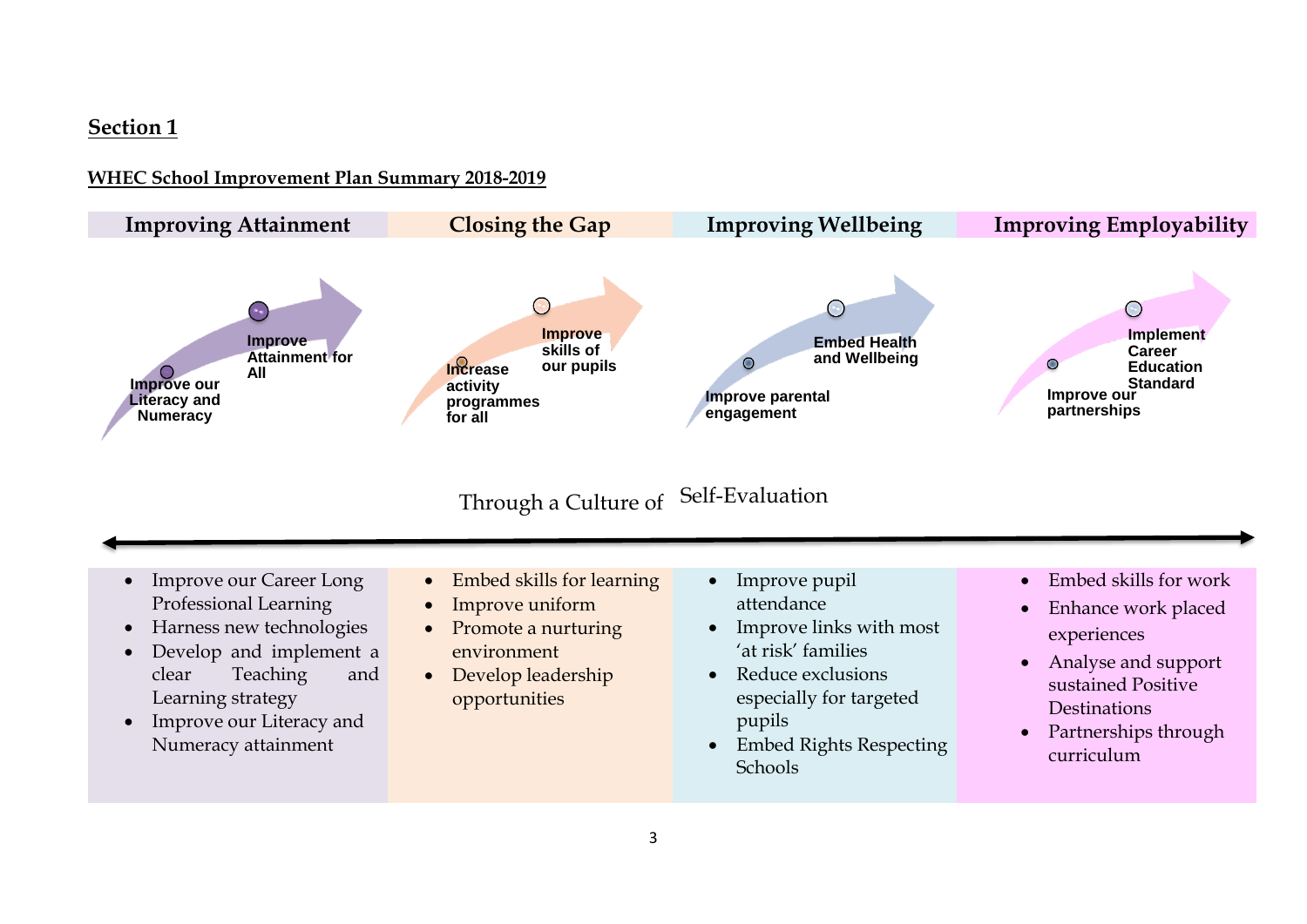# **Pupil Support Framework**

All children have the right to be included and we endeavour to eliminate discrimination, promote equality and remove barriers from learning and participation.

Pupil Support are our 'drivers' of inclusion within our school and enhance school improvement through their inclusive practice and our integrated support framework. One of our strategic priorities it Promoting Inclusion and by placing teams of Pupil Support staff around our pupils we endeavour to ensure this happens.

This integrated pupil support framework is based on the Additional Support for Learning Act (Scottish Government, 2005 and updated in 2014) and Getting it Right for Every Child (Scottish Government, 2008)

Getting it Right for Every Children (GIRFEC) is the Scottish Government's approach to improve children's services. The wellbeing of all children and young people is at the heart of GIRFEC. Services must work together with children, young people and their families to provide quick and effective support when it is needed [The children and Young People Act \(Scotland\) 2014](http://www.legislation.gov.uk/asp/2014/8/contents/enacted) will mean key parts of GIRFEC become law in 2018.

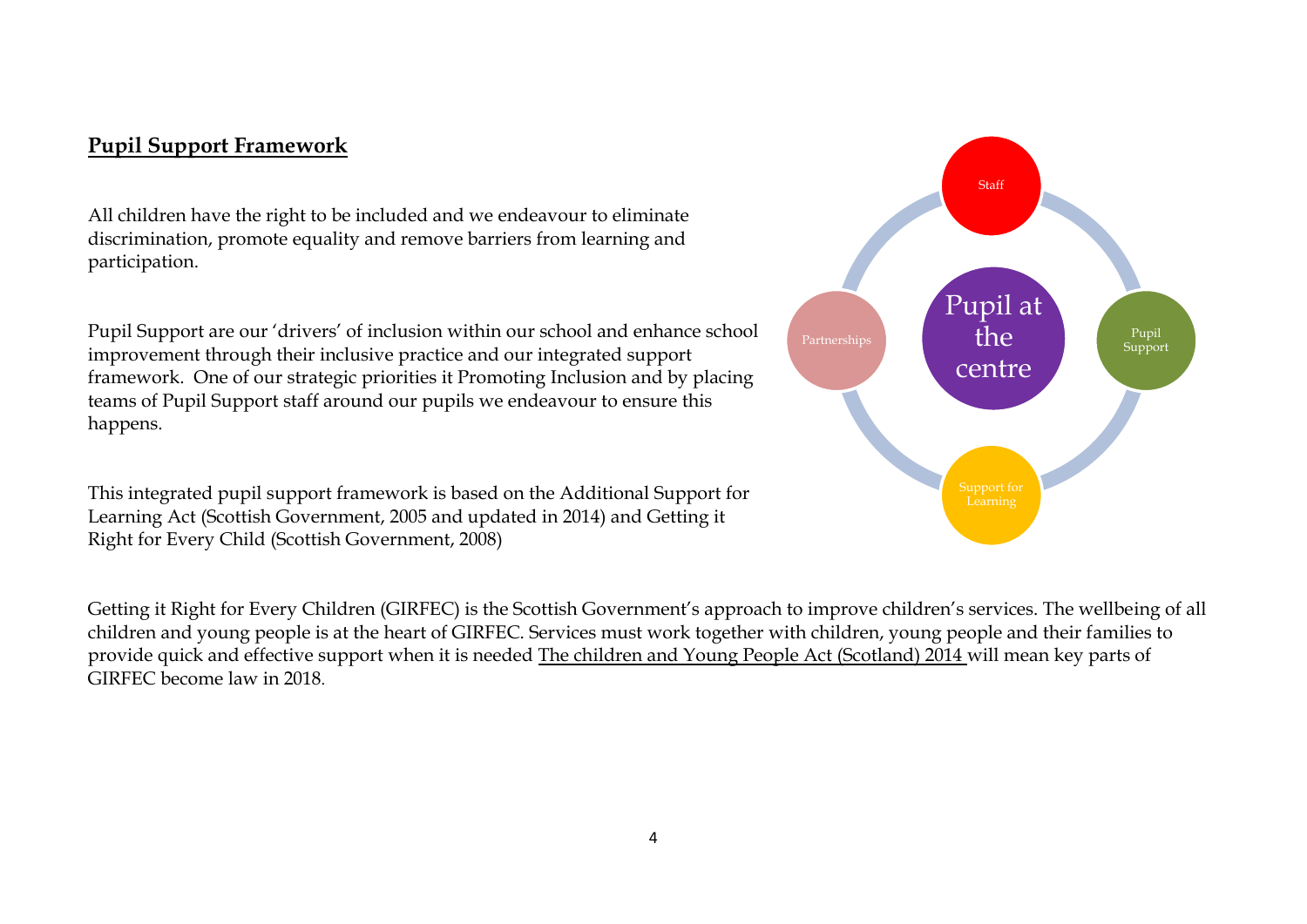### **Support Provision**

Our support provision is based on a staged model. This enables us to use our resources effectively and proportionately to ensure every pupils' needs are met by planning for them appropriately. As a team around the pupil, we make an assessment of their need and validate this with parents/carers.



#### Support Provision – **Universal**

Pupils who require support at 'key' times over the session. Pupils will have:-

- Pupil profile
- At least one recorded meeting per Guidance teacher per session to discuss progress, attainment or welfare
- At least one recorded discussion with parent/carer per Guidance teacher per session

#### Support Provision – **Focused:**

Pupils who have an additional support need (Behaviour, Learning or Family). Pupils will have:-

- Pupil profile
- **Assessment of Need/Additional Support Plan/Health Care Plan/EWO/LAC/Non LAC**
- At least one recorded meeting per Guidance teacher per session to discuss progress, attainment or welfare
- At least one parent meeting per session to discuss transitions and or forward planning.
- **Partners are informed as necessary – Family Engagement Worker, Educational Psychology etc**

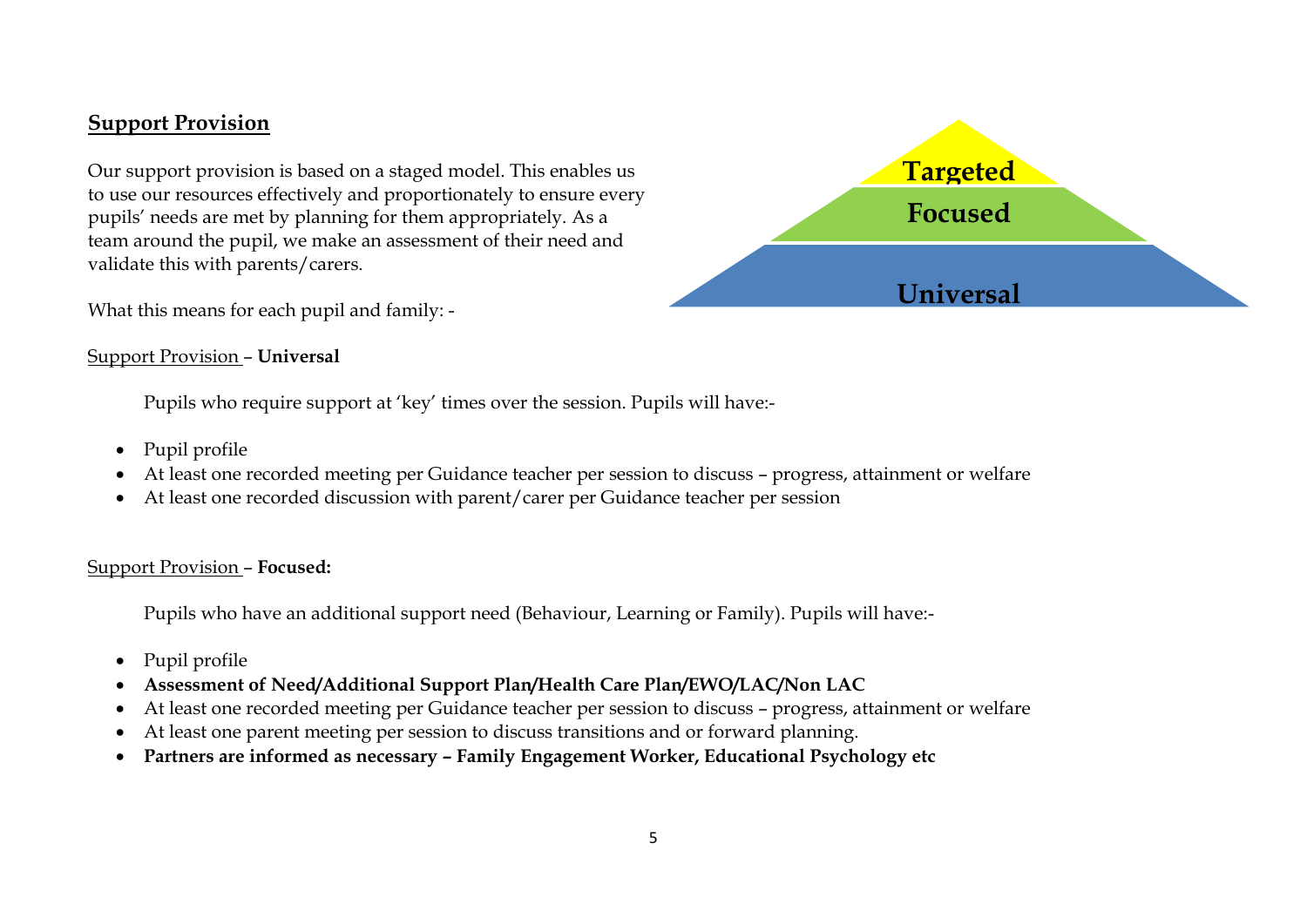#### Support Provision – **Targeted**

Pupils who require multi –agency planning and require intensive support. Pupils will have:-

- Pupil profile
- Assessment of Need/Additional Support Plan/Health Care Plan/EWO/LAC/Non LAC
- **Individualised timetable and risk assessment if required**
- At least one recorded meeting per Guidance teacher per session to discuss progress, attainment or welfare
- At least one recorded discussion with parent/carer per Guidance teacher per session
- **At least one multi agency meeting per session to discuss transitions and or forward planning.**
- Partners are informed as necessary Family Engagement Worker, Educational Psychology
- **All targeted pupils must be recorded at TATC and ASL meetings**

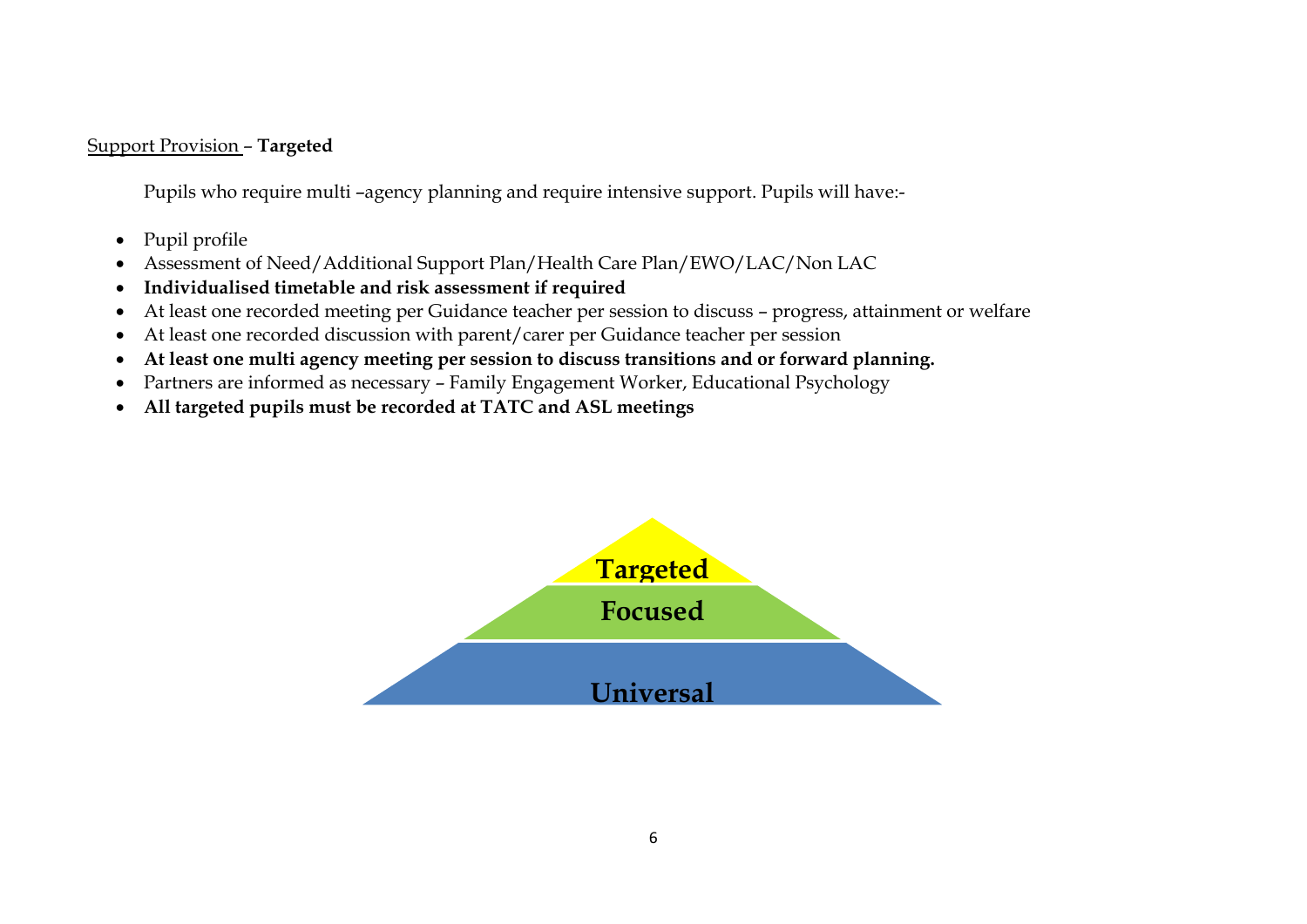# **Section 2**

This section outlines the key roles and responsibilities held by all.

# **Staff**

The Class Teacher has shared responsibility to work in an integrated way to support children and should have

- Access to information about a child's learning needs.
- Additional information accessed via staff servers and other internal MIS systems, e.g. the red folder
- Have access to information flagged on SEEMIS, e.g. HCP and ASPs
- Complete pupil progress requests timeously
- Be made aware of information which may impact on a child's ability to access the curriculum.
- Use Faculty meetings to raise concerns about the child and refer/consult with Curriculum Leaders/Pupil Support and Support for Learning.
- Use a variety of teaching approaches/methodologies.
- Use a differentiated curriculum.
- Apply anti-bullying policy and equalities policies.
- Evaluate any interventions made and take appropriate next steps.

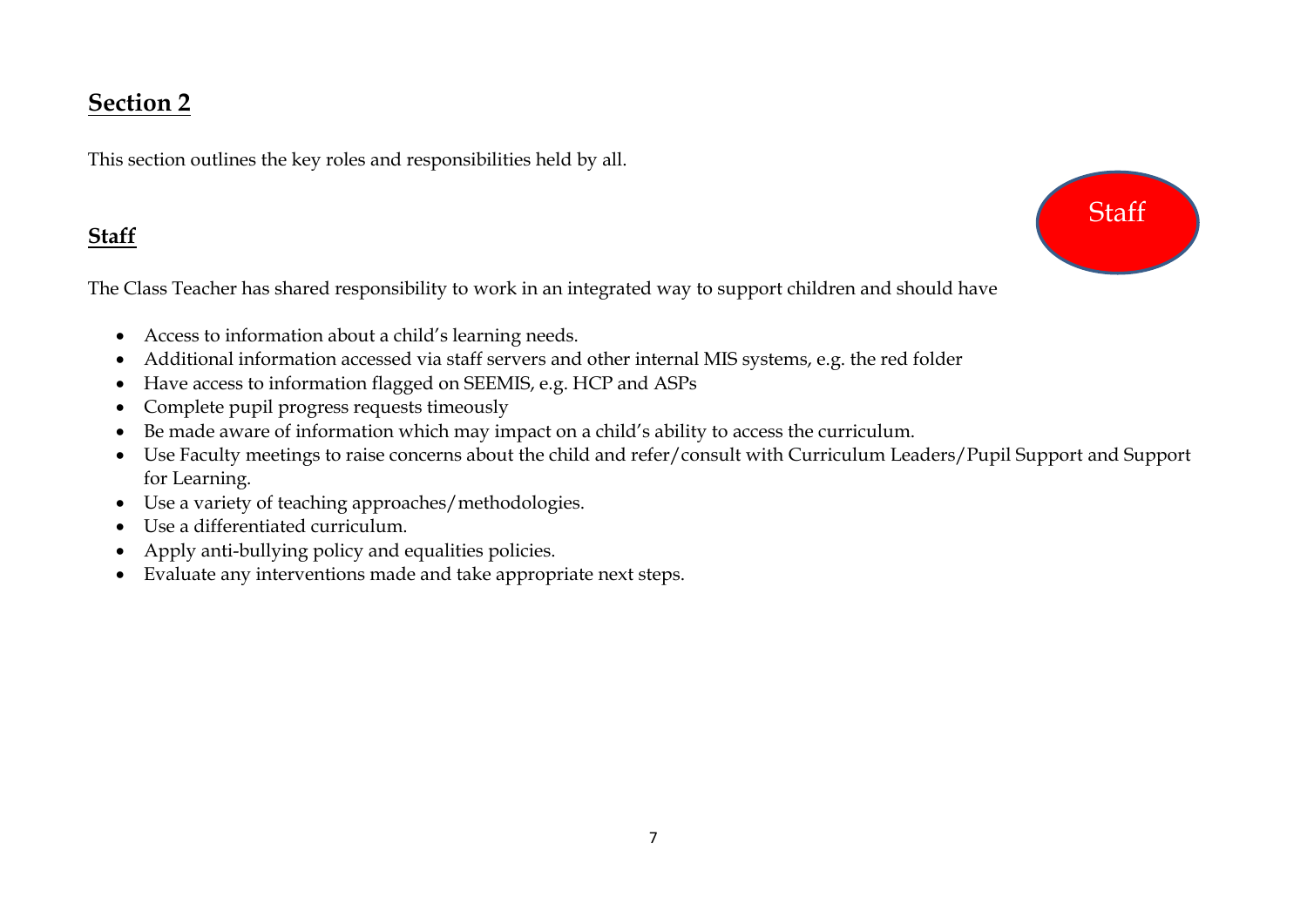

#### **Depute Head Teacher**

- **Additional Support Leader**
- Whole school attendance
- Primary/Secondary lead for school
- Child Protection
- GIRFEC lead for school
- Team around the Cluster (TATC) chair
- Represent school at South West Child Management Groups
- Positive ethos lead
- Equalities coordinator
- Parent meetings/evenings lead
- Year head for S1, S2 and S6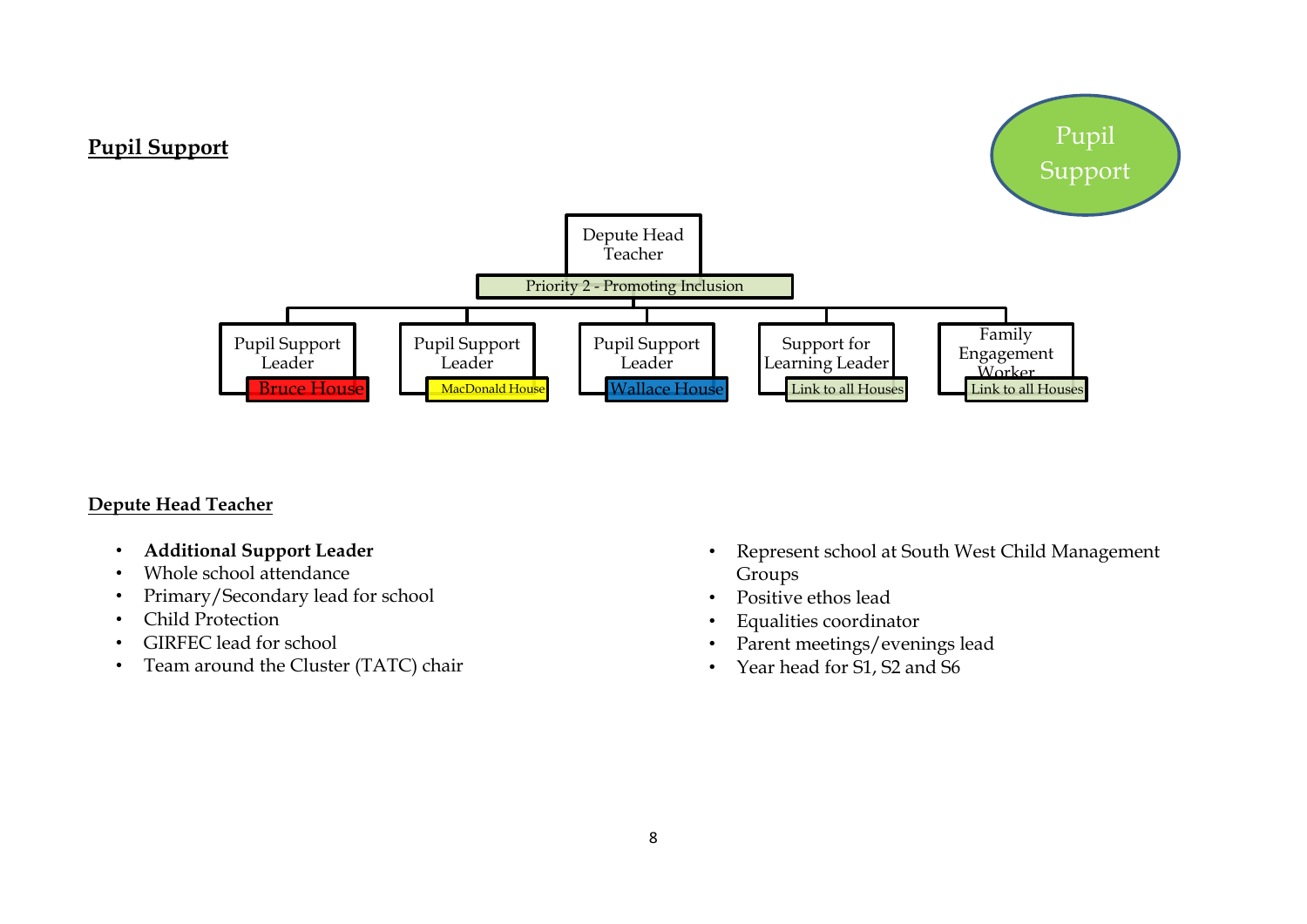#### **Pupil Support Leader**

#### **WHEC Pupil Support Remits 2018/19**

Strategic remits:

| <b>PSL Bruce House</b>            | <b>PSL MacDonald House</b>    | <b>PSL Wallace House</b>  |
|-----------------------------------|-------------------------------|---------------------------|
| <b>Rights Respecting Schools</b>  | <b>S4-6 PSE</b>               | <b>S1-3 PSE</b>           |
| GIRFEC - paperwork and procedures | $16+$                         | Skills                    |
| <b>HCPs</b>                       | JET                           | <b>Cluster Transition</b> |
| Attainment/participation M&T      | College Link                  | Equalities                |
| Pupil Attendance                  | Work Experience               | Respect Me                |
|                                   | <b>UCAS</b>                   | <b>Healthy Respect</b>    |
|                                   | <b>LEAPS</b>                  |                           |
|                                   | House Assemblies/House Boards |                           |

#### Operational remits: (All Pupil Support Leaders)

Universal Provision PSE Caseload 1:1 Interview – caseload Course Choice - caseload Deliver Bruce house assemblies S1- S6 Reports/Parental Meetings Monitor Attendance in caseload House Team Meetings

Focused Provision Equalities within caseload Police Reports Wellbeing Concern HCPs UCAS/ College applications/ 16+ References

Targeted Support GIREFC Meetings: YPPM/ TATC/Attendance Management Report and Attend: LAC Review/Children's Hearing/ CP Case conference/Core Group Referrals to external agencies GIRFEC paperwork Risk Assessments

Self-Evaluation PRD CLPL QA Calendar CAT Faculty Meetings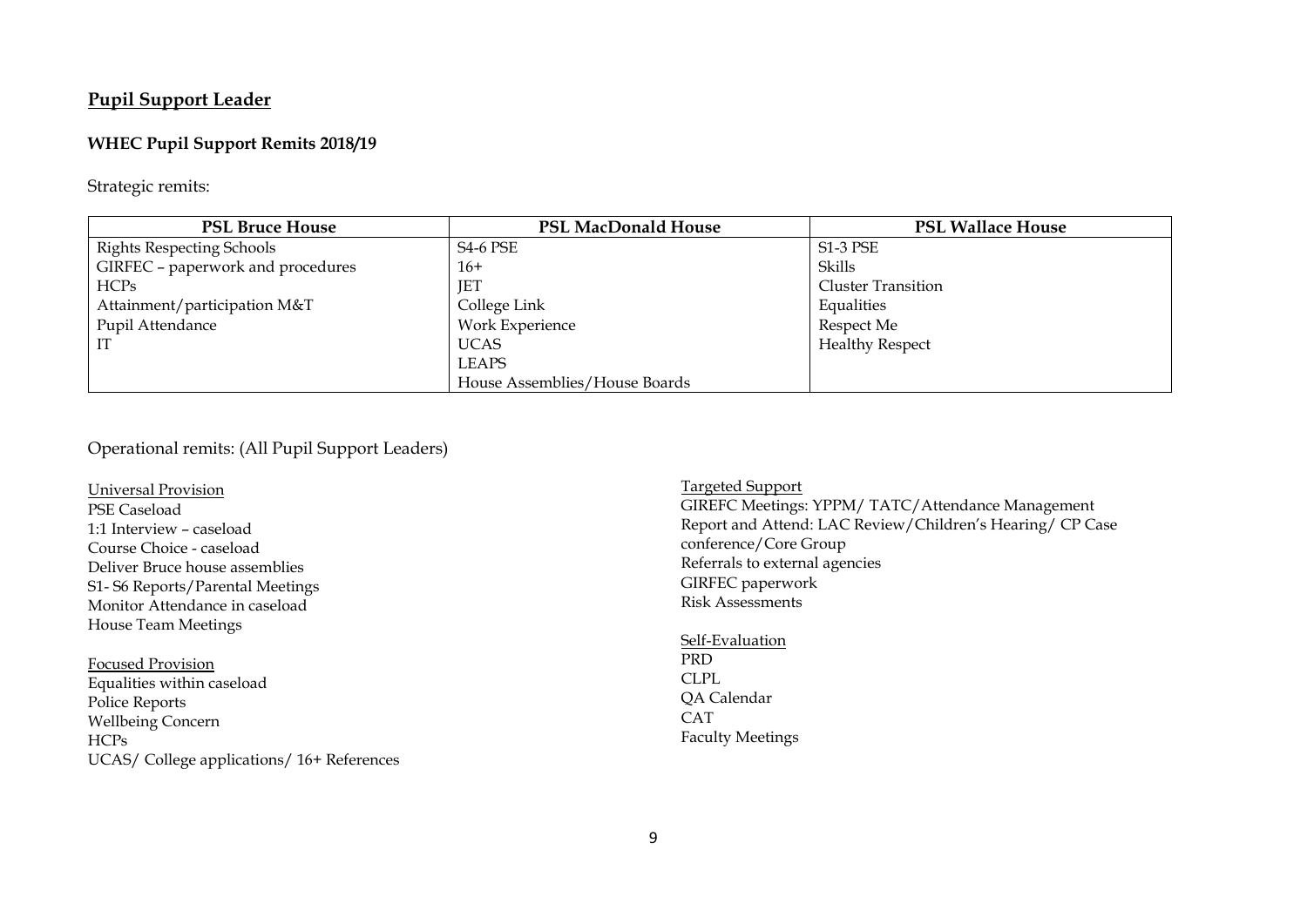# **Support for Learning**

### **Support for Learning Leader**

Strategic remit:

• Social Emotional Behavioural Needs lead

### Operational remit:

- Allocation of school audit hours across pupils
- Create and put in place PSA timetable
- Carry out ASN assessments
- Create Additional Support Plans
- Lead the Hub, an inclusion resource
- Represent the school at Cluster ASL meetings
- Attend YPPMs, liaise with professionals to apply for extra support
- Gather evidence, arrange staff and create pupil timetables for AA exam arrangements

## **Pupil Support Assistant**

Support for Effective Learning and Teaching

- developing good teamwork with teaching and other staff
- providing support to teachers and pupils in classroom learning/work
- supervising and supporting groups of pupils
- providing help to pupils in organising their work and to follow instructions
- assisting in supporting pupil's attainment through practical help

Care and Welfare of Pupils

noting behavioural and health and welfare needs of pupils

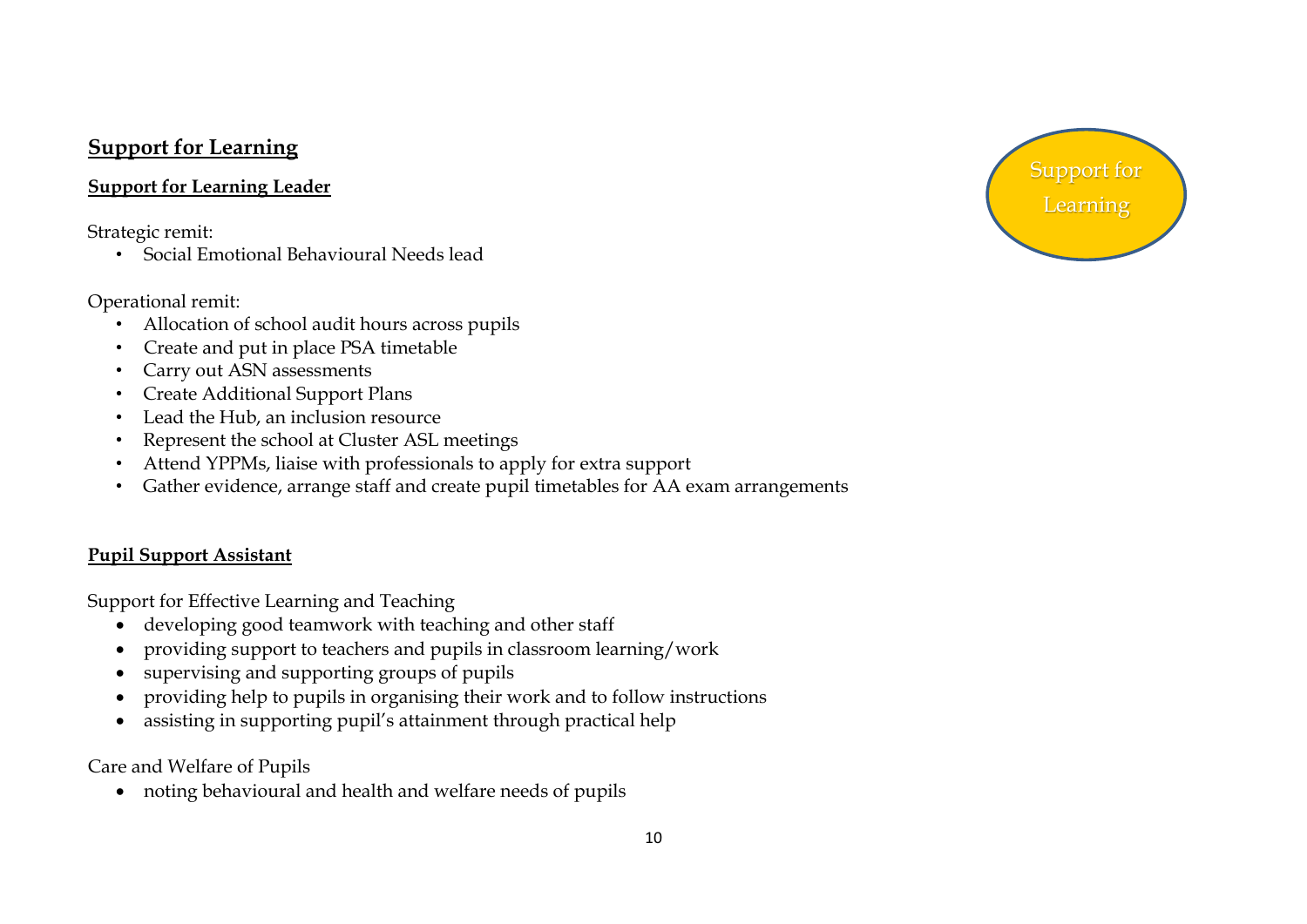# **Partnerships**

# **Family Engagement Worker**

Strategic remit:

• Partnerships

Operational remit:

- Targeted family support working with parents/carers
- Targeted support with pupils
- Support YPPMs
- Support pupils to attend new programmes with partners
- Support and help to coordinate Community events
- Support and coordinate holiday activity programmes